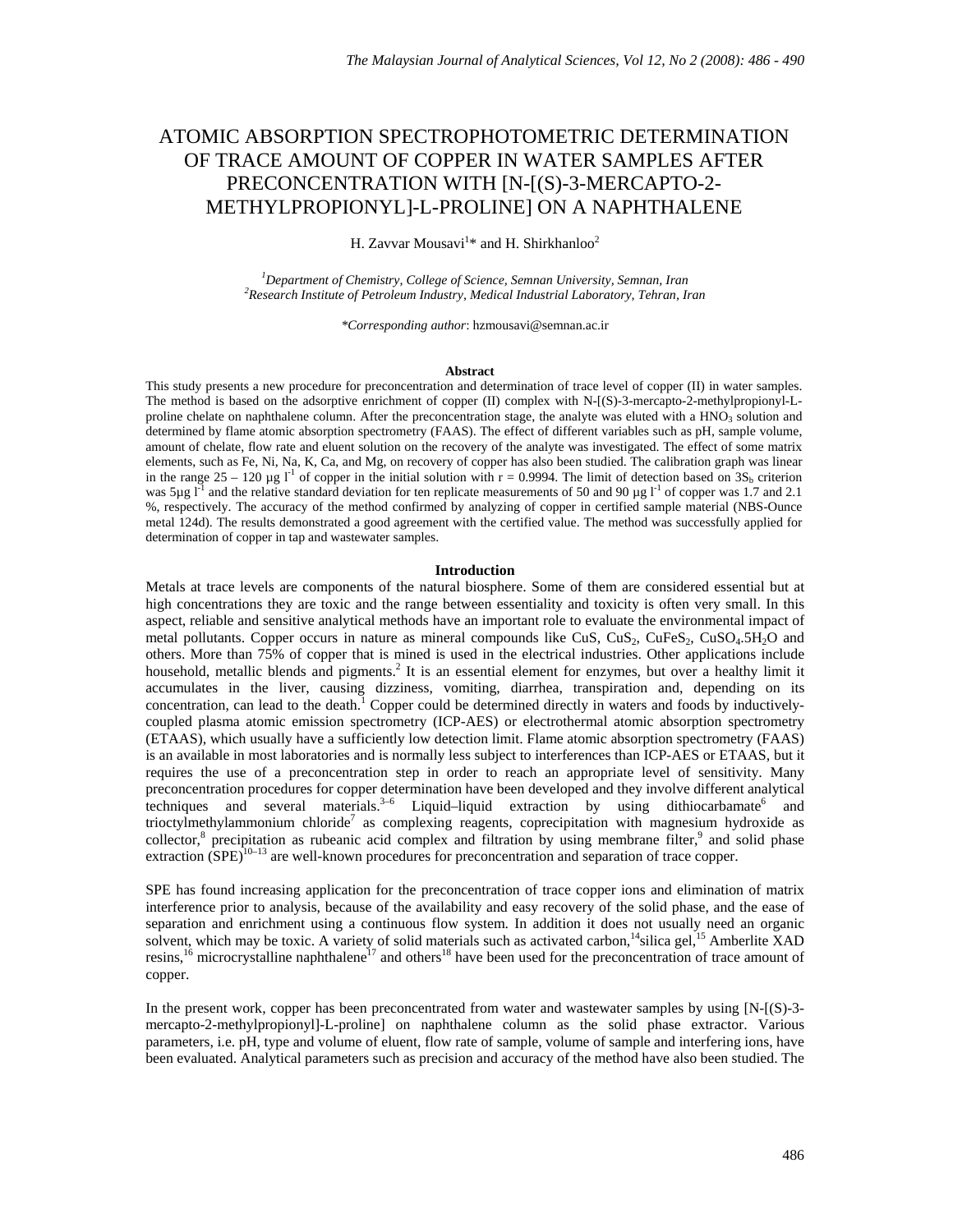# H. Zavvar Mousavi and H. Shirkhanloo: ATOMIC ABSORPTION SPECTROPHOTOMETRIC DETERMINATION OF TRACE AMOUNT OF COPPER IN WATER SAMPLES ………..

procedure developed has been successfully employed for the determination of trace copper in water and reference material samples.

#### **Experimental**

#### **Apparatus and Reagents**

A Shimadzu (Tokyo, Japan) flame atomic absorption spectrometer model AA680, with an air-acetylene flame, was used for copper (II) determination. A Metrohm, E-632 pH meter with glass electrode was used to adjust the pH of solutions. The column was manufactured in the laboratory using a glass tubing (50 mm height  $\times$ 5 mm internal diameter), sealed at the ends with little glass wool plugs to avoid material losses. This column packed with naphthalene adsorbent through which solution containing the metals is passed.

All the reagents used were of analytical reagent grade. Deionized-distilled water was used throughout the experimental work. Copper (II) solutions were prepared by appropriate diluting a 1000  $\mu$ g l<sup>-1</sup> copper solution (atomic absorption, Merck) with distilled water. [N-[(S)-3-mercapto-2-methylpropionyl]-L-proline and naphthalene purchased from Fluka (Switzerland) and Merck respectively. Buffer solutions were prepared by standard methods.

### **Preparation of naphthalene adsorbent**

A solution of naphthalene was prepared by dissolving 25 g of naphthalene (Merck) and 1 g of [N-[(S)-3 mercapto-2-methylpropionyl]-L-proline] in 45 ml of acetone with stirring on a hot-plate at 40°C. This solution was transferred with constant stirring at room temperature into ca. 1000 ml of water. It was stirred for 1-2 h and allowed to stand for 30 min. The supernatant solution of naphthalene co-precipitated with [N-[(S)-3-mercapto-2-methylpropionyl]-L-proline] was drained off by decantation and washed twice with water in same way. The slurry of naphthalene adsorbent in water was stored in a bottle for further use.

### **General procedure**

A funnel tipped glass tube with a very fine bore was used as a preconcentration column. It was filled with the adsorbent slurry to a height of 1.5-2 cm after slightly pressing the adsorbent in the column with a flat glass rod. 120 ml of the solution containing  $25 - 120 \mu g I^{-1}$  of copper was passed through the column at a flow rate of 2 ml min–1. The column packing was then washed with a small volume of water and the naphthalene material was pushed down with a flat glass rod to eliminate the excess water attached to naphthalene. The metal complex was eluted with 2 ml of HNO<sub>3</sub> solution (1.5 mol  $1^1M$ , Merck). The eluents were collected and copper determined by FAAS. A blank solution was also run under the same condition without adding any copper.

#### **Results and Discussions**

An important parameter in achieving quantitative adsorption and recovery of trace elements on adsorbent is pH. In order to optimize the sorption conditions for the retention of copper on modified naphthalene column, the recovery of copper was determined by applying the general sorption procedure by changing the pH of sample solutions in the range 2-10. As can be seen in figure 1, quantitative recoveries (>95%) were obtained for copper at the wide pH range of 2-8. For subsequent work, pH 6 was selected as the working pH. For real samples lower pH values are preferred because real samples are generally dissolved acids and there is no risk precipitation of sample of components.



Fig. 1: The effect of pH on the recovery of copper on naphthalene-captopril column Conditions: sample volume 100 ml; amount of copper 50  $\mu$ g l<sup>-1</sup>; flow rate 2 ml min<sup>-1</sup>.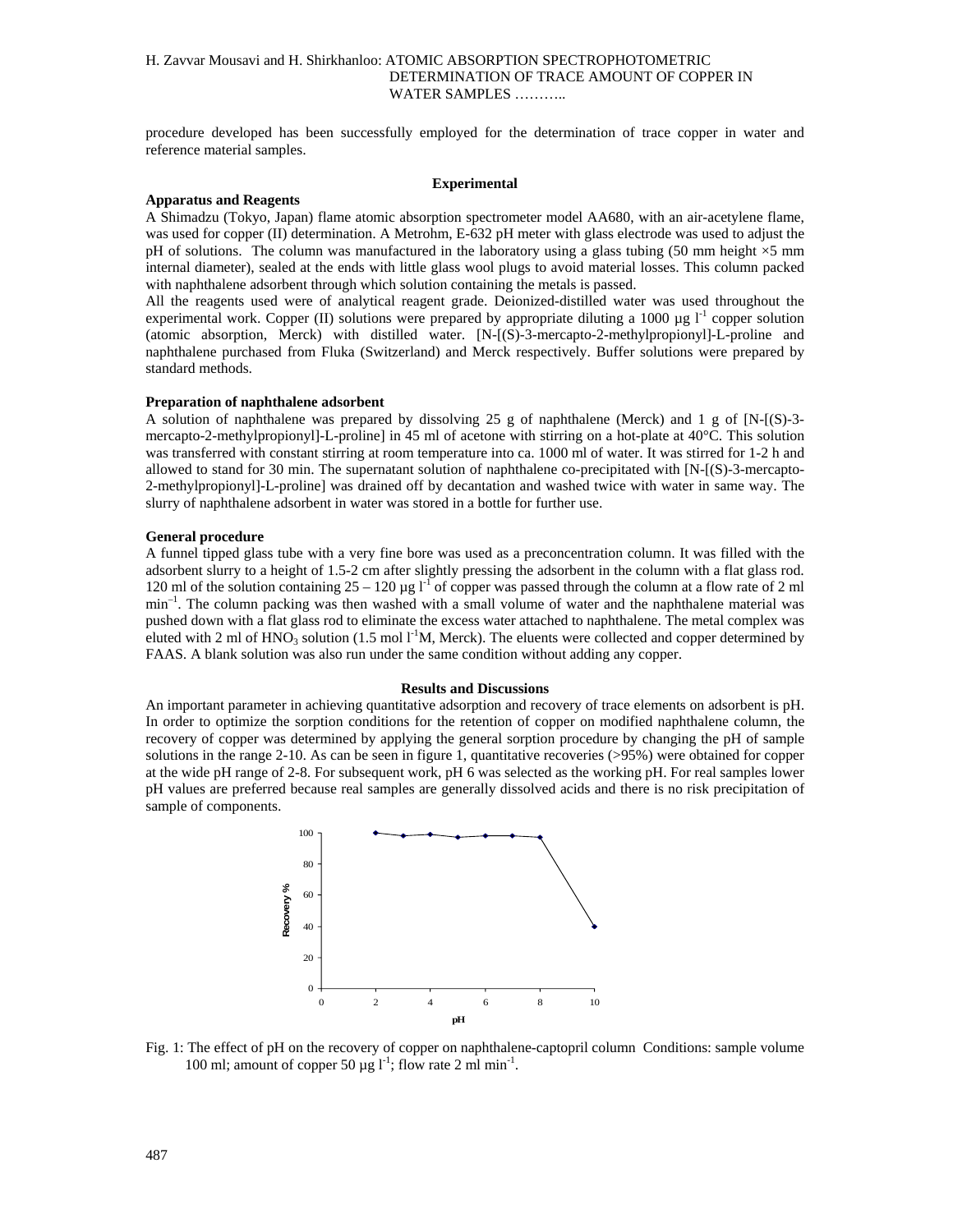The Influence of flow rates of sample solution on copper retention was investigated over the range 1-8 ml min<sup>-1</sup> by using constant sample volume of 100 ml at  $pH = 6$ . Quantitative retention was obtained between 1 and 2 ml min<sup>-1</sup>. Copper retention decreased dramatically at flow rate  $>2$  ml min<sup>-1</sup> owing to very short residence time of the sample in the column, which results in its incomplete retention. Therefore  $2 \text{ ml min}^{-1}$  was chosen as the flow rate of sample solutions in subsequence experiments

The elution of copper from naphthalene–N-[(S)-3-mercapto-2-methylpropionyl]-L-proline column was studied by using various eluting agents. Since the copper chelate should be is eluted in a small volume of eluent, it is essential to select an eluent in which the complex is highly soluble and also sensitive for AAS measurements. Various solutions such as hydrochloric acid, sulfuric acid and nitric acid solution were examined to obtain quantitative recovery values for copper. The nitric acid was chosen as the eluent owing to its effective elution of the adsorbed complex. The influence of eluent concentration on the recovery of copper from column was studied at concentrations of  $0.1$ -2.5 mol  $1<sup>-1</sup>$ . With the results showed in figure 2. It can be observed that the elution was quantitative for solutions at concentrations equal or higher than  $1.5$  mol  $1<sup>-1</sup>$ . Therefore a nitric acid concentration of 1.5 mol  $I<sup>-1</sup>$  was selected for subsequent studies. The volume of eluent that can completely strip the retained analytes from the solid phase is an important parameter for obtaining the maximum preconcentration factor. Thus some experiments were carried out in order to choose a proper eluent volume. For this reason the volume of nitric acid was varied from 1 to 5 ml.2 ml of nitric acid was chosen for the elution because it gives good preconcentration factor and more convenient.



F1g. 2: Effect of nitric acid as the eluent on the recovery of copper Conditions: Copper concentration, 50  $\mu$ g l<sup>-1</sup>, volume of the sample 100 ml, Flow rate, 2 ml min<sup>-1</sup>

The effect of sample volume on the retention of copper ion was investigated by passing 10, 25, 50, 100, 120 and 150 ml volume solution through the column at a constant flow rate of 2 ml min<sup>-1</sup>. It was found that the analyte could be recovered quantitatively when up to 120 ml of the sample solution was used. At higher volumes the recoveries is decreased. Therefore a preconcentration factor of 60 can be achieved when using 120 ml of the sample and eluting the column with 2 ml of 1.5 mol  $l^{-1}$  nitric acid.

The amount of N-[(S)-3-mercapto-2-methylpropionyl]-L-proline loaded on naphthalene was optimized and the results showed that a loading 1 g of N-[(S)-3-mercapto-2-methylpropionyl]-L-proline on 25 g of naphthalene gave highest absorbance for copper ion. The height of adsorbent packing was optimized and it was found that up to 14 µg of copper is quantitatively adsorbed using an adsorbent height of 2 cm in a funnel-tipped glass tube.

### **Interference study**

Analytical FAAS is a well established and very specific technique and low sensitive to interferences. Then, the potential interferences effects occurring in this procedure are mainly related to the extraction during the preconcentration step applied to the target samples, and this effect should be particularly relevant with respect to the consumption of the analytical reagent. Considering the samples of interest, and the most probable metal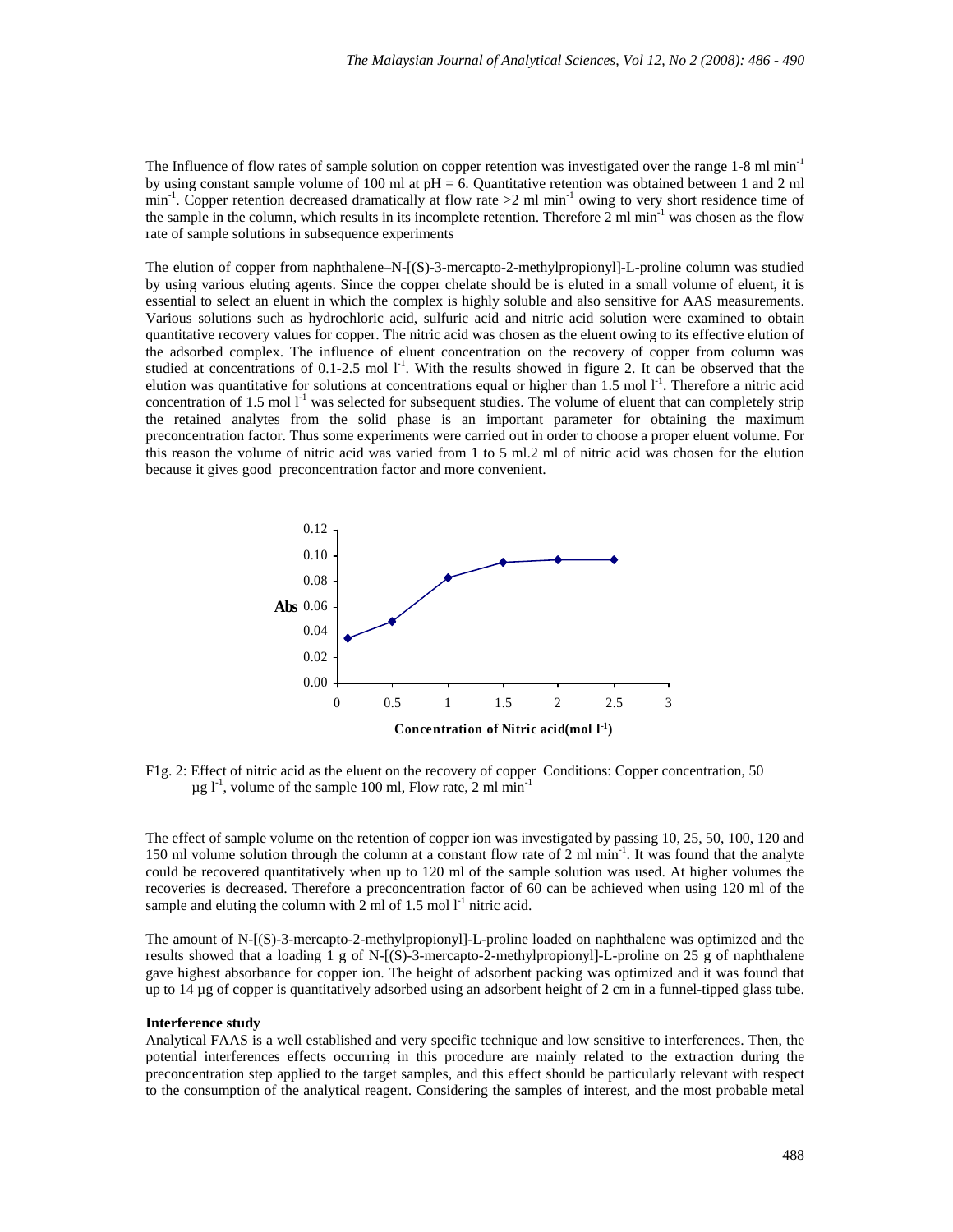# H. Zavvar Mousavi and H. Shirkhanloo: ATOMIC ABSORPTION SPECTROPHOTOMETRIC DETERMINATION OF TRACE AMOUNT OF COPPER IN WATER SAMPLES ………..

ions reported the effect of potential interfering ions on the determination of copper was investigated. For this study, different amounts of ionic species tested were added to a 100 ml of 50  $\mu$ g l<sup>-1</sup> solution of copper and the general procedure was followed. The results were summarized in table 1. The tolerate amounts of each ion were the concentration values tested that caused less than 4% the absorbance alteration. The ions normally present in water do not interfere under the experimental conditions used.

| Foreign ions                                                                                                                                                                                                                                                                                                                                                                                   | Maximum tolerance ratio<br>(Foreign ion conc./ copper conc.) |  |
|------------------------------------------------------------------------------------------------------------------------------------------------------------------------------------------------------------------------------------------------------------------------------------------------------------------------------------------------------------------------------------------------|--------------------------------------------------------------|--|
| $Fe^{3+}$ , $Pb^{2+}$ , $Ni^{2+}$ , $Ba^{2+}$ , $W^{6+}$ , $K^+$ , $Br$ , $SCN^-$<br>$\begin{cases} \text{Na}^+,\ \text{Li}^+,\ \text{Hg}^{2+},\ \text{Mg}^{2+},\ \text{Ca}^{2+},\ \text{Bi}^{3+},\ \text{Fe}^{2+},\ \text{S}_2\text{O}_8^{2-},\ \text{Bi}^{3+},\ \text{PO}_4^{3-},\ \text{Cl}^-, \text{NO}_3^-, \text{SO}_4^{2-},\ \text{CO}_3^{2-},\ \text{NO}_2^-, \text{Ag}^+ \end{cases}$ | 1000                                                         |  |
| $V(IV), Sn^{2+}, Al^{3+}, V(V)$                                                                                                                                                                                                                                                                                                                                                                | 500                                                          |  |

# Table 1: The effect of foreign ions on determination of copper

### **Analytical Parameters**

The proposed procedure can be applied to the preconcentration of copper within the range from 25 to 120  $\mu$ g l<sup>-1</sup>, in a solution volume of 10 to 120 ml. The calibration graph was linear in this range with an equation of  $A=1.40$  $\times$  10<sup>-3</sup>C + 0.028 where C is concentration of copper in µg l<sup>-1</sup> of the initial solution (120 ml). The limit of detection was 5 µg l<sup>-1</sup> obtained by the equation LOD =  $\text{KS}_{\text{D}}/\text{m}$  (K=3, m is the slope of the calibration curve and  $S_b$  is the standard deviation of ten replicate readings of the reagent blank performed under the general procedure). The precision of the preconcentration method, calculated as the relative standard deviation in sample solutions containing 50 and 90  $\mu$ gl<sup>-1</sup> of copper was 1.7% and 2.1%, respectively, both calculated by ten measurements. The accuracy of the proposed preconcentration methodology was evaluated by means of copper determination in certified sample material (NBS-Ounce metal 124d). The result obtained was in good agreement with the certified value.

# **Determination of copper in water samples**

In order to show the validity of the method in various and complicated matrices, copper were determined in spiked tap and wastewater samples. The results for the determination of Cu in various spiked samples (tap water and wastewater) are given in TABLES 2 and 3. All the results found were in the range of 95% confidence limits. These results clearly prove the validity of the method described in this technique.

| Sample No. | Amount of Copper $\mu g I^{-1}$ | Amount of Copper $\mu$ g l <sup>-1</sup> | Recovery % |
|------------|---------------------------------|------------------------------------------|------------|
|            | Spiked                          | Found <sup>a</sup>                       |            |
|            |                                 | $14 \pm 1.2$                             |            |
|            |                                 | $61 \pm 2.7$                             | 103.3      |
|            |                                 | $96 \pm 3.1$                             | 102.1      |

| Table 2: Determination of copper in tap water $(n=5)$ |  |  |  |
|-------------------------------------------------------|--|--|--|
|-------------------------------------------------------|--|--|--|

 $a$ <sub>x</sub>  $\pm$  ts/ $\sqrt{n}$  at 95 % confidence